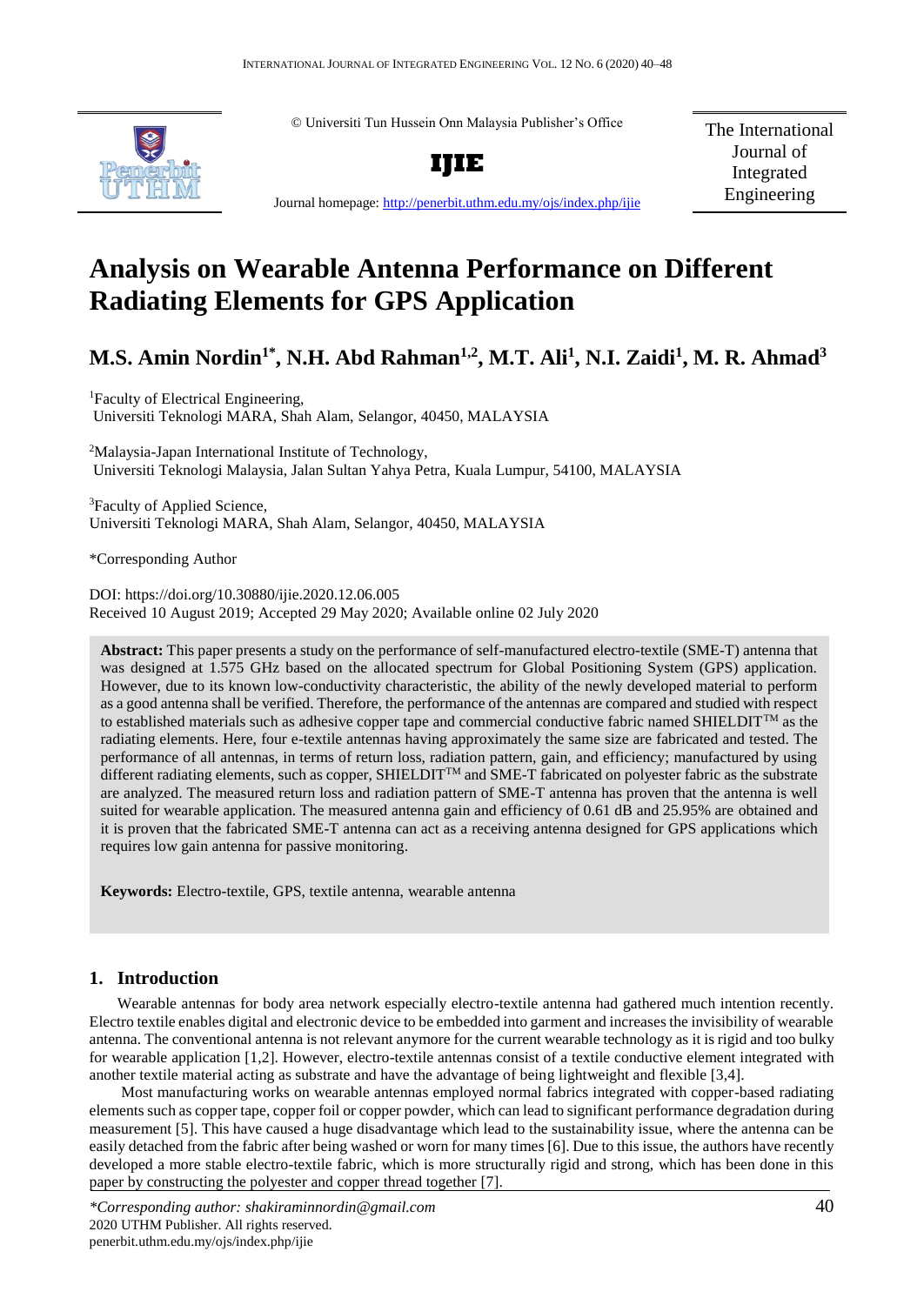In order to prove that this new electro-textile material can perform as a good antenna, detailed study was carried out based on the comparison analysis of various radiating elements such as adhesive copper tape, SHIELDITTM and SME-T. Here, polyester has been chosen as the antenna substrate due to its wrinkle-resistant property and resilient ability. Results were obtained from network analyzer and anechoic chamber measurements and compared with simulation results.

#### **2. Antenna Structure**

For the implementation of the proposed e-textile antenna, a microstrip square patch probe-fed antenna was chosen and polyester with dielectric constant of 1.36 and loss tangent of 0.031 is selected as a substrate of the antenna. These antennas are appropriate to use on textile material, because they present a simple geometry, which makes them easier to fabricate. In the fabrication of textile antenna, four e-textile antennas of the approximately same size are fabricated to ensure the validity of the analysis under controlled parameters. As for the radiating element, adhesive copper tape, SHIELDIT<sup>TM</sup>, or SME-T was used. The antenna was designed by using CST Studio Suite software at 1.575 GHz resonant frequency.

Here, in this paper, due to the complexity and inhomogeneous structure of electro-textile, the modelling of conductive element in textile antenna in simulation is simplified in terms of its bulk conductivity, σ. The conductivity of SME-T is  $\sigma \approx 0.02 \times 10^4$ ) S/m and the conductivity of SHIELDITTM is  $\sigma \approx 1.18 \times 10^5$ ) S/m [8]. Both conductive elements are compared with an established materials adhesive copper tape that has conductivity of  $\sigma$  (~10<sup>7</sup>) S/m [8]. This commercialized conductive textile has a layer of adhesive tape on its reverse side, which can be used to secure it onto the polyester substrate. This is performed by heating and attaching the material by using hot compressor. In this work, the overall structure is fabricated using manual cutting tools.

Table1 shows the fabricated antennas parameters, designed by using different radiating elements, with full ground plane at the back. In order to prove that this new electro-textile material can be used as antenna, E-textile 1 is formed by fabricating the SME-T at the front (patch) and copper tape as the ground while for E-textile 2; both sides are using the SME-T. Fig. 1 shows the fabricated antennas using commercialized conductive elements, while Fig. 2 shows SME-T antenna.



**Fig. 1 - (a) copper tape (front); (b) copper tape (back); (c) SHIELDITTM (front); (d) copper tape (back)**



**Fig. 2 - (a) E-textile 1(front); (b) copper tape (back); (c) E-textile 2(front); (d) E-textile 2 (back)**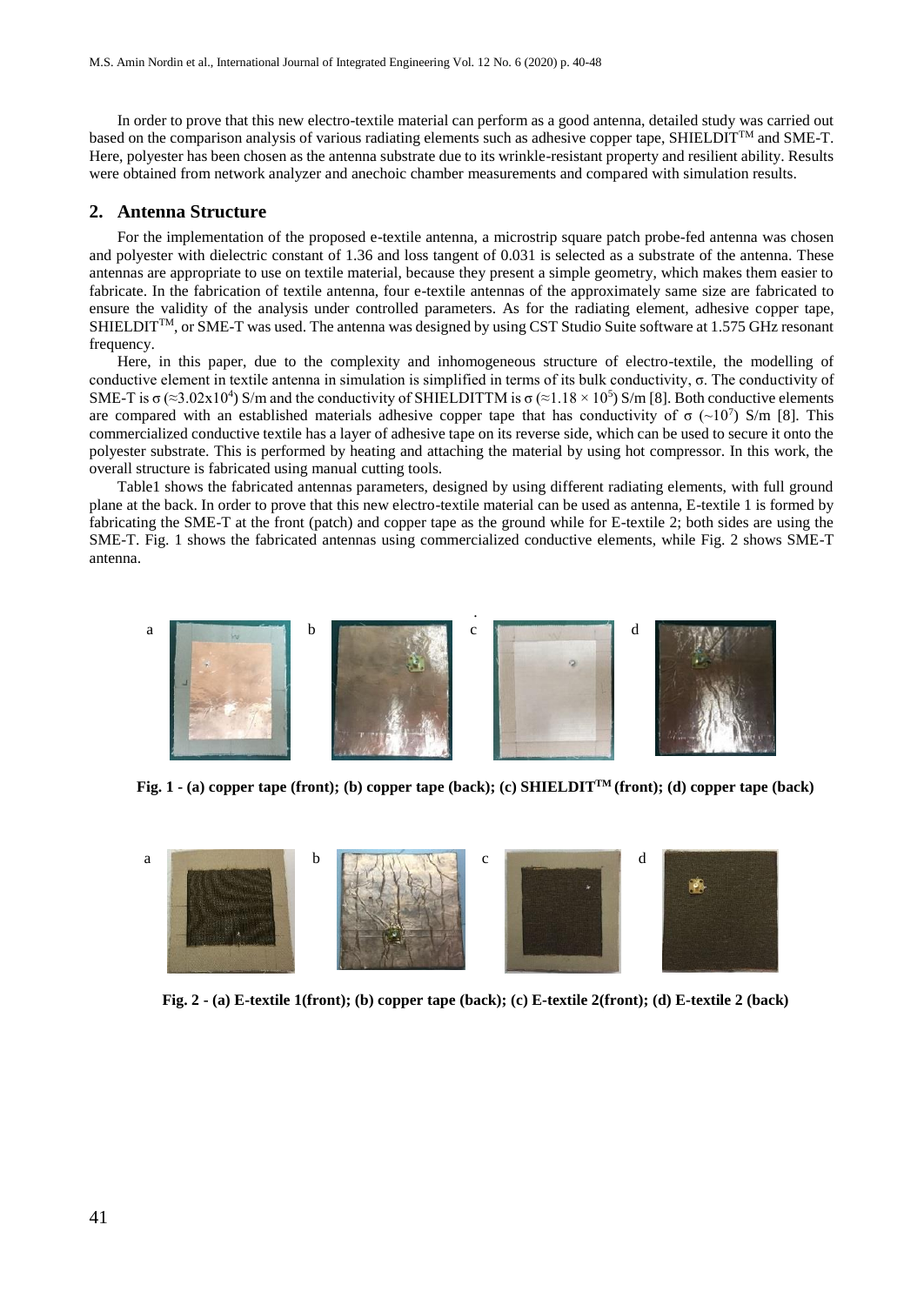| <b>Type of Radiating</b> | Parameters for radiating elements of textile antennas |                    |                                |                                 |  |  |
|--------------------------|-------------------------------------------------------|--------------------|--------------------------------|---------------------------------|--|--|
| <b>Elements (Patch</b>   | Length<br>patch $(Lp)$                                | Width<br>patch(Wp) | <b>Thickness</b><br>patch (tp) | Conductivity<br>of RE, $\sigma$ |  |  |
| Copper tape              | 78.4 mm                                               | $65 \text{ mm}$    | $0.035$ mm                     | $2.91x10^7$ S/m                 |  |  |
| $SHIELDIT^{TM}$          | 78.7 mm                                               | 66 mm              | $0.11 \text{ mm}$              | $1.33x10^5$ S/m                 |  |  |
| E-textile $(1)$          | 78.8 mm                                               | $67 \text{ mm}$    | $0.48$ mm                      | $3.02x10^4$ S/m                 |  |  |
| E-textile (2)            | 79.0 mm                                               | 74 mm              | $0.48$ mm                      | $3.02x10^4$ S/m                 |  |  |
|                          |                                                       |                    |                                |                                 |  |  |

**Table 1 - Design parameters of e-textile antenna**

## **3. Result and Discussion**

The simulated and measured return loss,  $S_{11}$  is displayed in Fig. 3. The agreement considerably contributes to this very good result. Based on the figure, it can be seen that a good return loss has been obtained by the textile antenna using commercial conductive materials; copper tape and SHILEDIT<sup>TM</sup>. However, there is a slight disagreement between the simulated and measured results may be due to fabrication tolerance in the process of attaching the materials by using hot compressor. This process can damage some of the materials by burning out the fabric when there is over pressing during the attaching process, thus it has degraded the antennas performance. Table 2 shows summary of the antenna return loss,  $S_{11}$  and bandwidth comparison between simulation and measurement result by using copper tape and SHIELDIT<sup>TM</sup>.



**Fig. 3 - The simulated and measured return loss on antenna for: (a) Copper tape and (b) SHIELDITTM**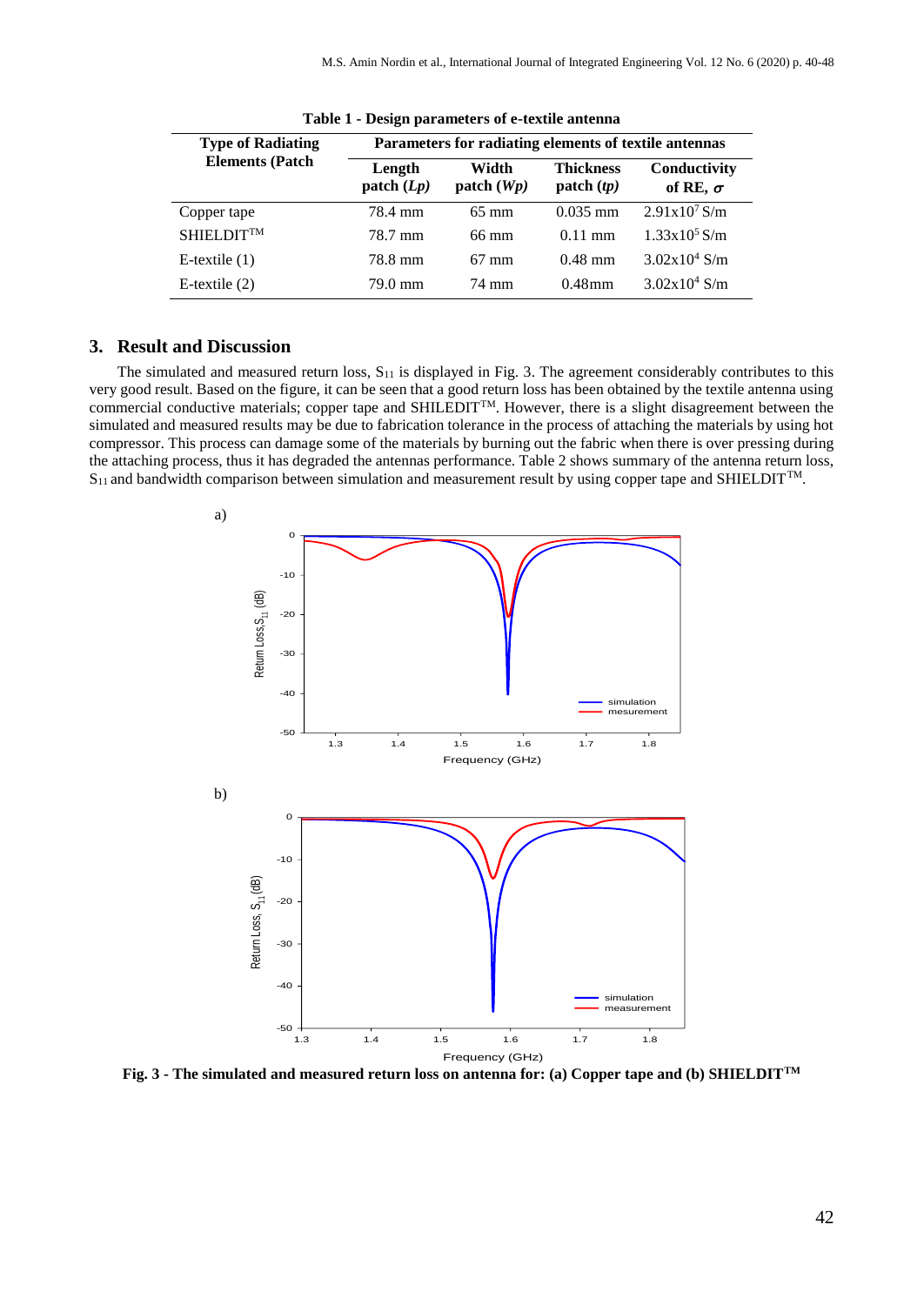| Antenna                      | <b>Parameters</b>                         | <b>Simulation</b>                               | <b>Measurement</b>                    |
|------------------------------|-------------------------------------------|-------------------------------------------------|---------------------------------------|
| Copper tape                  | Return Loss, $S_{11}$                     | $-39.51$ dB @ 1.575 GHZ $-20.71$ dB @ 1.575 GHz |                                       |
|                              | <b>Bandwidth</b>                          | $0.04$ GHz                                      | $0.031$ GHz                           |
| <b>SHIELDIT<sup>TM</sup></b> | Return Loss, $S_{11}$<br><b>Bandwidth</b> | -45.29 dB @1.575 GHz<br>$0.054$ GHz             | $-14.97$ dB @ 1.575 GHz<br>$0.02$ GHz |

**Table 2 - S<sup>11</sup> and bandwidth performance by using commercial conductive material**

On the other hand, Fig. 4 shows the simulated and measured return loss,  $S_{11}$  of the proposed e-textile antenna. The agreement is almost perfect. The antenna considerably contributes to excellent result. It can be seen that a good agreement was acquired between fabricated and simulated antenna, but with slightly shifted in return loss on the measured antenna. These slight disagreements are mainly caused by the fabrication inaccuracies and the inhomogeneous material properties of the SME-T. Despite all that, this result is still acceptable as the  $S_{11}$  is within the required band (GPS). Table 3 shows the antenna return loss, S<sub>11</sub> and bandwidth comparison between simulation and measurement result by using SME-T.



**Fig. 4 - The simulated and measured return loss on antenna for: (a) E-textile 1 and (b) E-textile 2**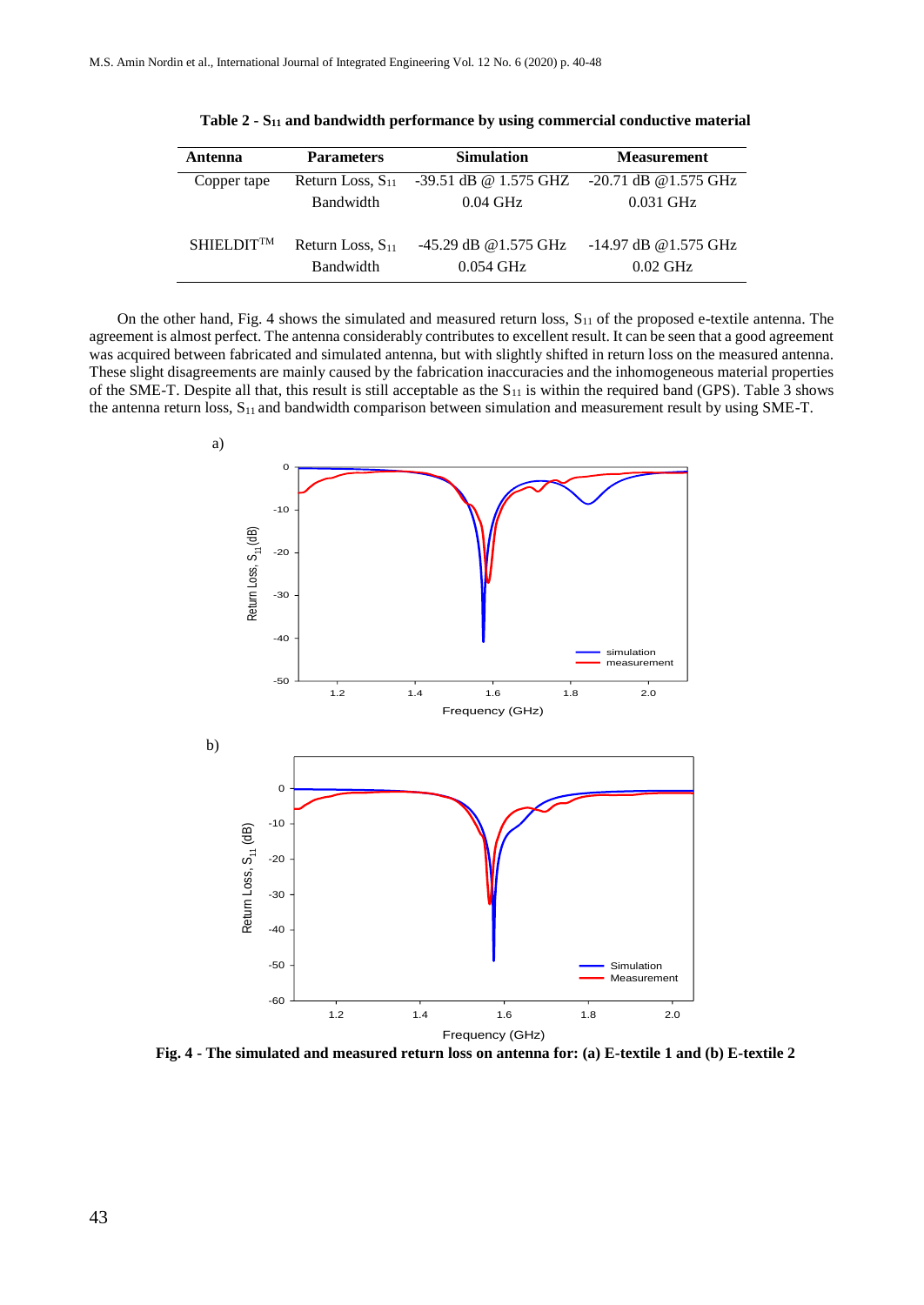| Antenna         | <b>Parameters</b>     | <b>Simulation</b>       | <b>Measurement</b>      |
|-----------------|-----------------------|-------------------------|-------------------------|
| E-textile $(1)$ | Return Loss, $S_{11}$ | $-40.05$ dB @ 1.575 GHz | $-27.09$ dB @1.581 GHz  |
|                 | <b>Bandwidth</b>      | $0.073$ GHz             | $0.07$ GHz              |
| E-textile $(2)$ | Return Loss, $S_{11}$ | $-48.11$ dB @1.575 GHz  | $-32.93$ dB @ 1.566 GHz |
|                 | <b>Bandwidth</b>      | $0.094$ GHz             | $0.068$ GHz             |

Table 4 shows the antenna performance based on the gain and radiation efficiency of textile antenna by using copper tape and SHILEDITTM. The gain, efficiency and radiation pattern measurement had been conducted through anechoic chamber. The model of anechoic chamber used is ATENLAB OTA-500, capable to measure the antenna performance such as efficiency and gain ranging from 600MHz up to 18GHz. The gain and efficiency value were degraded in the measurement may be due to the high loss tangent, (tan  $\delta \approx 0.031$ ) introduced by polyester layer. Despite that, Fig. 5 and Fig. 6 present a directional front lobe and minimum back lobe and that directly generated high directivity for both textile antennas between simulated and measured result. This proves the advantage of using coaxial probe feeding, where the  $50Ω$  impedance matching point is accurate.

**Table 4 - Gain and efficiency performance of antenna by using commercial conductive materials**

| Antenna       | <b>Parameters</b> | <b>Simulation</b> | <b>Measurement</b> |
|---------------|-------------------|-------------------|--------------------|
| Copper tape   | Gain              | $2.06$ dB         | $1.5 \text{ dB}$   |
|               | Efficiency        | 34.21 %           | 31.53 %            |
| SHIELDIT $TM$ | Gain              | $1.7 \text{ dB}$  | $1.23$ dB          |
|               | Efficiency        | 32.18 %           | 29.03 %            |



**Fig. 5 - The simulated and measured radiation pattern on antenna for: (a) copper tape (phi=0°); (b) copper tape (phi=90°)**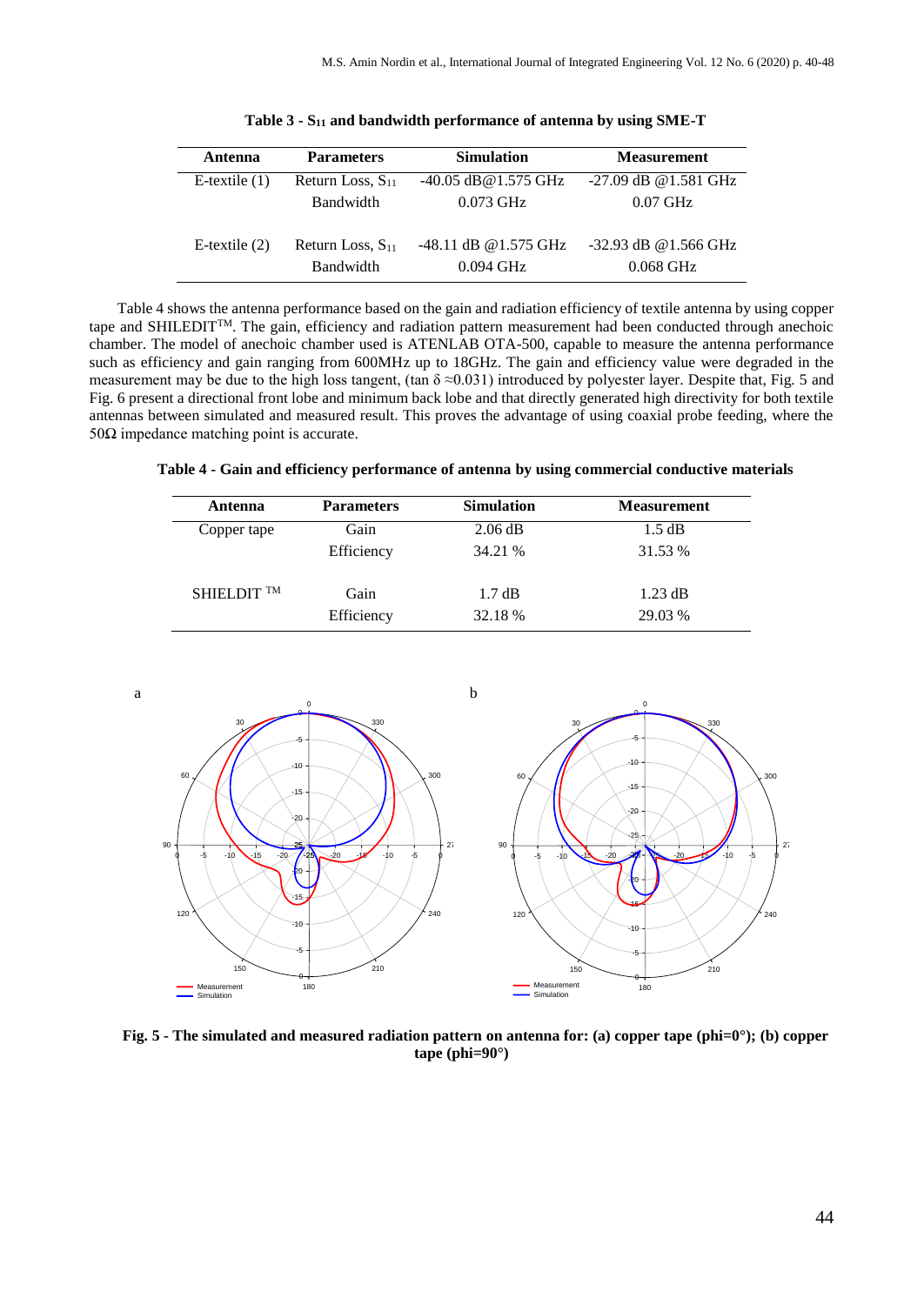a



**Fig. 6 - The simulated and measured radiation pattern on antenna for: (a) SHIEDITTM (phi=0°);**  $$ 

Based on Table 5, both SME-T antennas give acceptable performance but with a measured gain and efficiency value lower than the other two adhesive conductive radiating elements. It shows marginal disagreements between the simulated and measured results due to the inaccuracies in the fabrication process and probably due to the use of high loss tangent polyester substrate and it has degraded the efficiency. Other than that, the conduction losses and surface resistivity of the SME-T, with the lowest conductivity,  $\sigma$  (3.02 x 10<sup>4</sup> S/m), have slightly affected the performance of the antenna, as the other two commercial conductive materials, copper tape and SHIELDITTM have better performance. Despite that, a stable radiation pattern is observed throughout the operating frequency band with high front-to-back ratio (FBR) radiation as shown in Fig. 7 and Fig. 8. This is advantageous for on-body communications. The higher cross polarization with high FBR radiation is caused mainly by coaxial probe feeding, which can behave as a receiving antenna designed for GPS application.

| Antenna         | <b>Parameters</b> | <b>Simulation</b> | <b>Measurement</b> |
|-----------------|-------------------|-------------------|--------------------|
| E-textile $(1)$ | Gain              | $1.4 \text{ dB}$  | $0.86$ dB          |
|                 | Efficiency        | 30.25%            | 27.1 %             |
| E-textile $(2)$ | Gain              | $0.77$ dB         | $0.61$ dB          |
|                 | Efficiency        | 28.68%            | 25.95 %            |

**Table 5 - Gain and efficiency performance of antenna by using SME-T**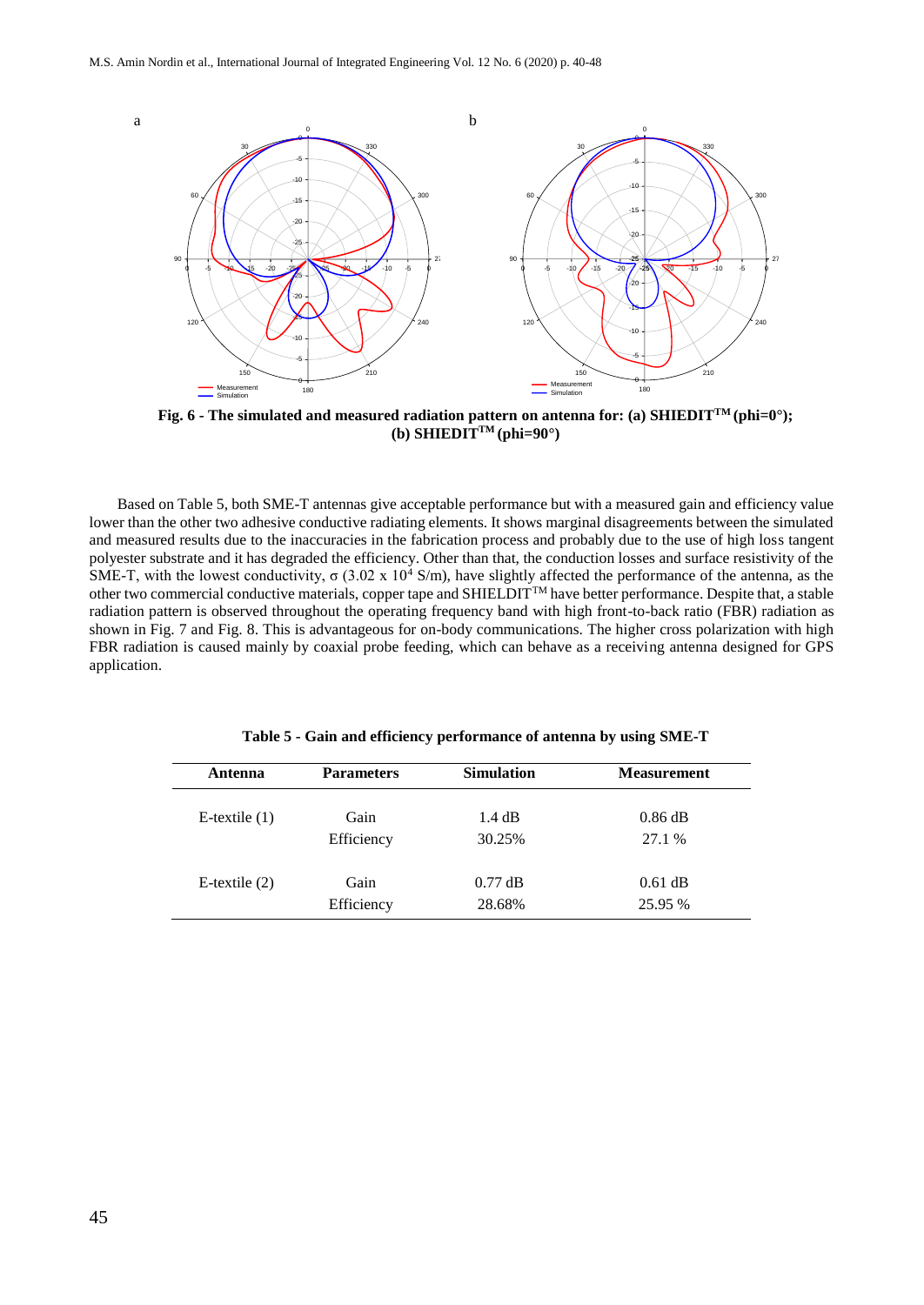

**Fig. 7 - The simulated and measured radiation pattern on antenna for: (a) E-textile 1(phi=0°); (b) E-textile 1(phi=90°)**



**Fig. 8 - The simulated and measured radiation pattern on antenna for: (a) E-textile 2(phi=0°); (b) E-textile 2(phi=90°)**

Table 6 shows the summarized and comparison of the performances of the antennas using for different radiating elements. Based on the table, antenna with copper tape radiating element gives the best performances regarding to return loss, gain and efficiency compare to others antennas specifically with E-textile (2) antenna. This may due to the highest conductivity and stability of the copper tape material. Moreover, impedance mismatch loss was happened during the fabrication of all the antennas that had affected the degraded of gain and efficiency of the antennas. In [9] the antenna radiation efficiency, which is used to relate the gain and directivity has been proved that the polyester with low  $\varepsilon_r$  and tan δ has degraded the antenna gain and efficiency:

$$
G=e_{cd}.D
$$

Where  $G = G$ ain  $e_c$  = conduction efficiency

a

a

,  $e_d$  = dielectric efficiency

 $D =$  Directivity

Despite that, the antenna using E-textile (2) also gives acceptable performances with good return loss and gain which have a potential to prove as the radiating material on the antenna GPS application.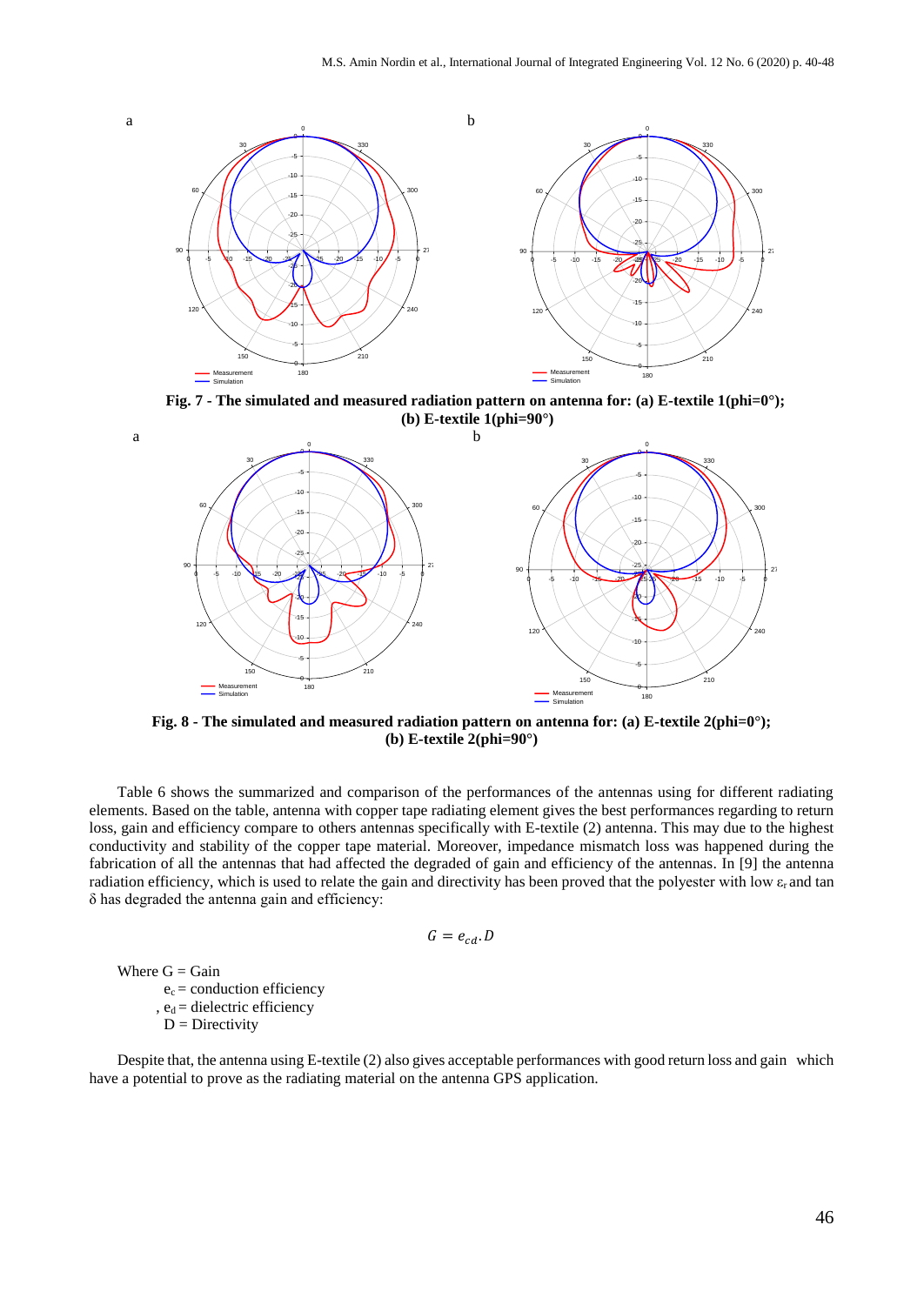| <b>Type of</b>               | Performances of antennas for different radiating elements |                        |                  |      |                   |  |
|------------------------------|-----------------------------------------------------------|------------------------|------------------|------|-------------------|--|
| Radiating<br><b>Elements</b> |                                                           | Return Loss $(S_{11})$ | <b>Bandwidth</b> | Gain | <b>Efficiency</b> |  |
| (Patch                       |                                                           |                        | (GHz)            | (dB) | $(\%)$            |  |
| Copper tape                  | Simulation                                                | -39.51dB @1.575GHZ     | 0.073            | 2.06 | 34.21             |  |
|                              | Measurement                                               | $-20.71$ dB @1.575GHz  | 0.031            | 1.5  | 31.53             |  |
| <b>SHIELDIT<sup>TM</sup></b> | Simulation                                                | -45.29 dB @1.575GHz    | 0.054            | 1.7  | 32.18             |  |
|                              | Measurement                                               | $-14.97$ dB @1.575GHz  | 0.02             | 1.23 | 29.03             |  |
| E-textile $(1)$              | Simulation                                                | -40.05 dB@1.575 GHz    | 0.073            | 1.4  | 30.25             |  |
|                              | Measurement                                               | -27.09 dB @1.581GHz    | 0.07             | 0.86 | 27.1              |  |
| E-textile $(2)$              | Simulation                                                | -48.11 dB @1.575GHz    | 0.094            | 0.77 | 28.68             |  |
|                              | Measurement                                               | -32.93 dB @1.566GHz    | 0.068            | 0.61 | 25.95             |  |
|                              |                                                           |                        |                  |      |                   |  |

|  | Table 6 - Summary of performances of antenna by using different conductive materials |  |  |  |
|--|--------------------------------------------------------------------------------------|--|--|--|
|  |                                                                                      |  |  |  |

Fig. 9 shows the gain and radiation efficiency of all antenna samples. Based on this graph, electro-textile antenna gives acceptable performance with a gain value of more than 0 dB that is lower than the other two samples. This is due to the fact that the self-manufactured e-textile has the lowest conductivity  $(3.02 \times 10^4 \text{ S/m})$ , which has greatly affected the radiation efficiency of the antenna. Further analysis was done through simulation to verify the effects of low conductivity to the antenna performance, which is shown in Fig. 10. As predicted, as the conductivity gets lower, the transmission loss magnitude  $S_{21}$  is higher which has resulted in more signals being loss in the device. Similarly, for return loss S11, the performance is also degraded at lower conductivity range, which indicates that more reflection of signal could have happened.



**Fig. 9 - Graph showing the comparison of simulation and measurement of radiating elements to radiation efficiency and gain**